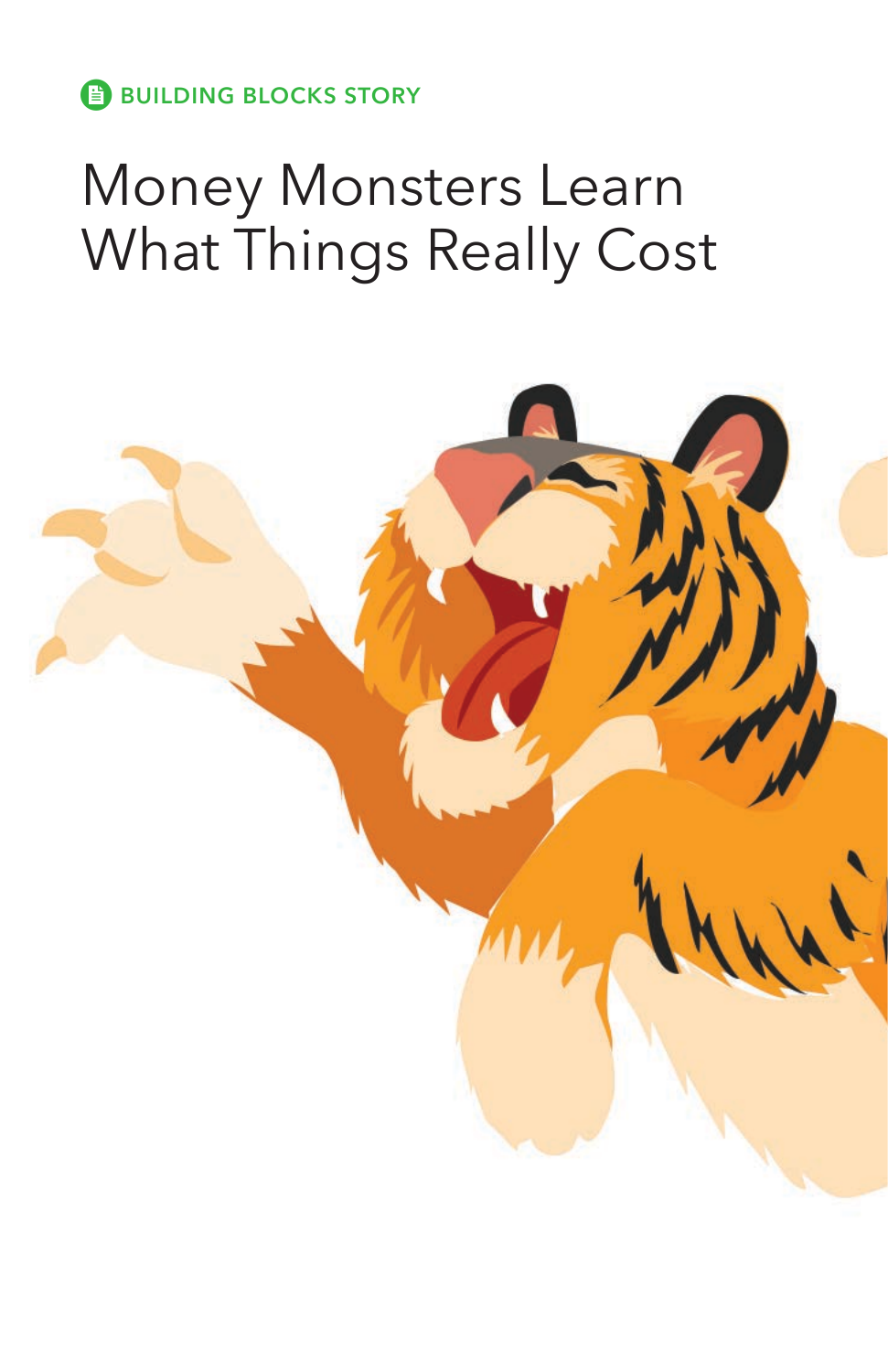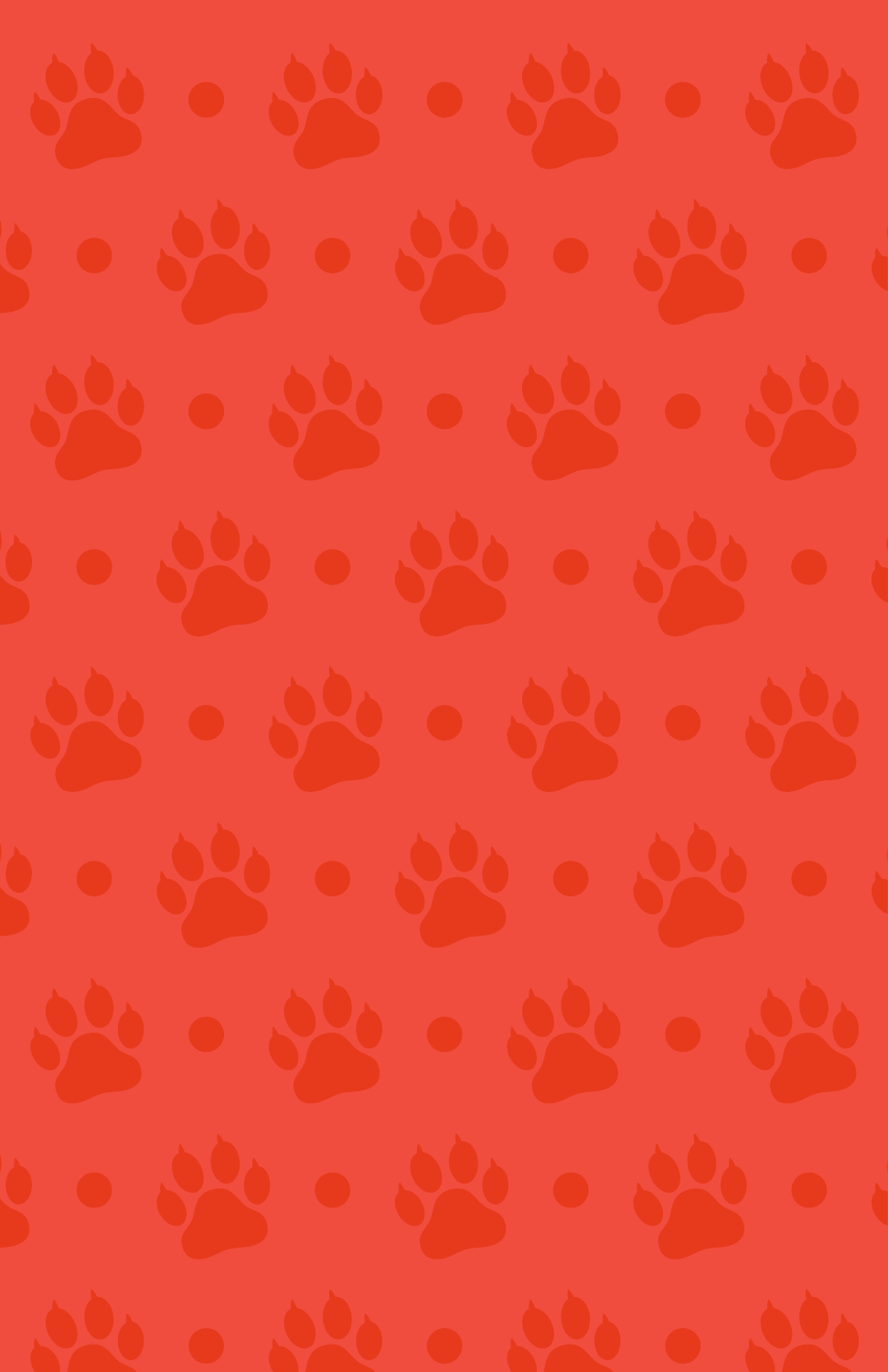# Welcome

Meet the Money Monsters! They're a group of creatures who are new to our universe.

That means they need to learn about many important things like school, friendship, and financial literacy. Financial literacy is when you have the knowledge and skills to make money choices that are right for you.

The Money Monsters stories will introduce you to ideas, habits, and activities that you'll need as you grow up and start to manage your own money.

#### **The Money Monsters have a lot to learn and we hope you'll learn a lot from them, too!**

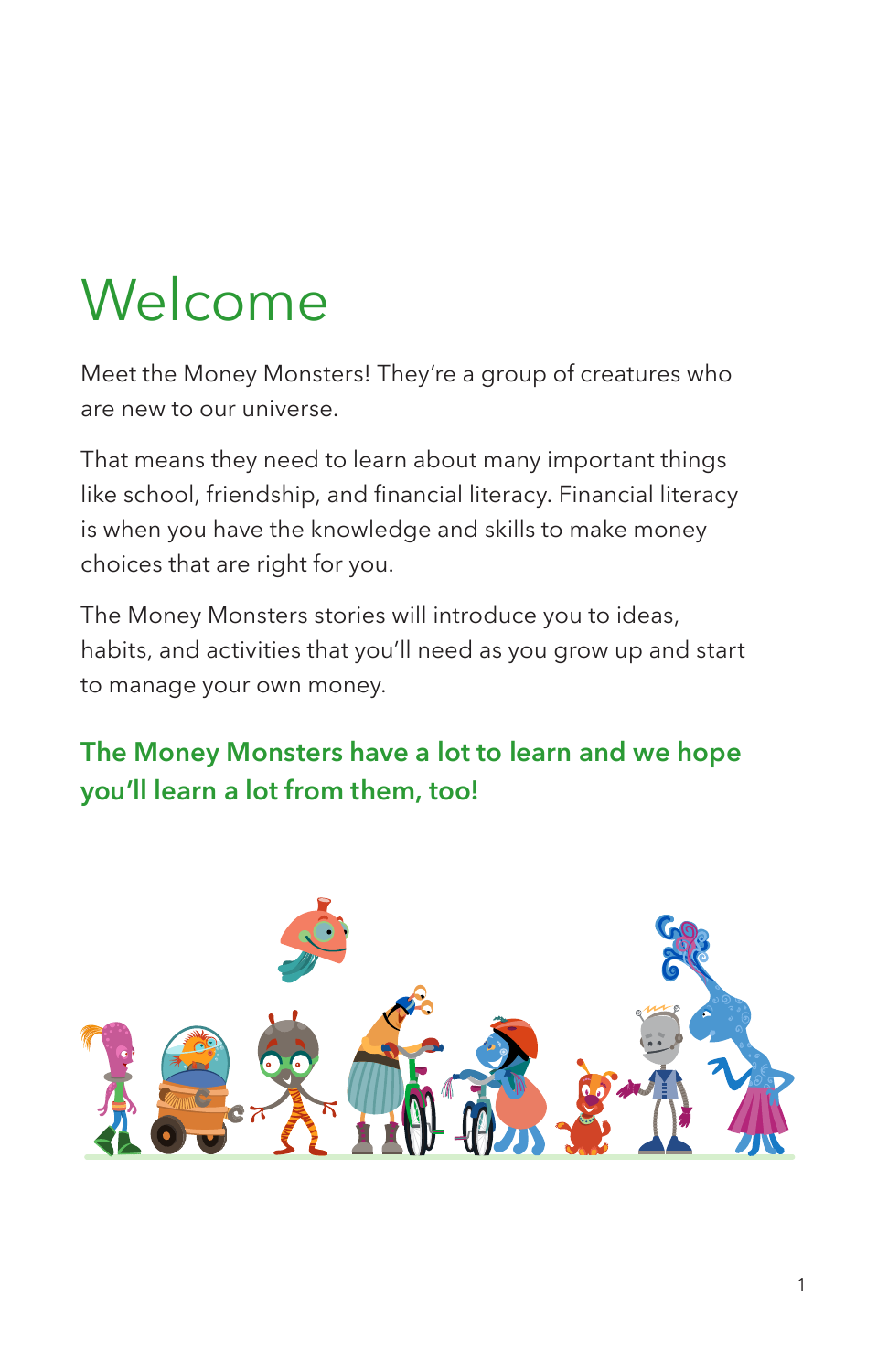

**It was a sunny day** and the Money Monsters were spending it on the playground. Gibbins threw the blue rubber ball to Foozil, who threw it to Octa, who threw it to Moony. Moony tried to throw it to Oodle, but his throw went high. Oodle had to run, twist, and jump to catch it.

"YAY, OODLE!" everyone cheered.

"Foozil, you are so lucky to have a dog like Oodle," said Gibbins.

"Thanks, Gibbins," said Foozil.

#### **"I wish I had a pet like him," said Gibbins.**

"There are a lot of cool Earth pets, Gibbins. Some are almost as cool as the ones in our universe," said Foozil. "You could get a hamster like the one we have in our classroom"

"Or a bird!" said Octa.



Oodle stepped forward and said, "Get a dog. Even though Earth dogs aren't as smart as I am, they're still pretty great."

"I vote for a cat," added Moony.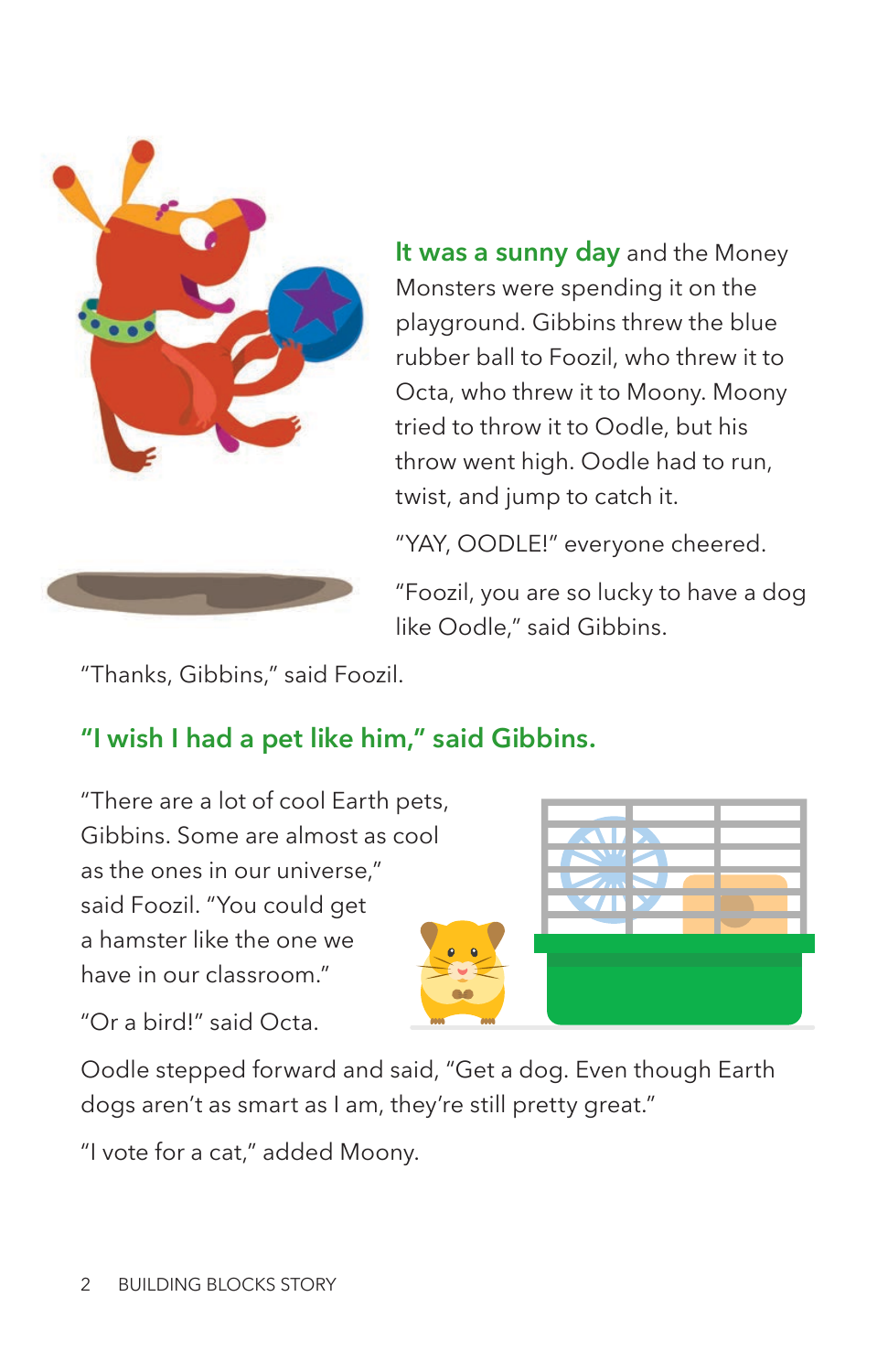Gibbins sat quietly, thinking. "Those are all great suggestions. But I had something, well, bigger in mind."

"A Saint Bernard?" asked Foozil.

"A horse?" asked Moony.

"No ... a tiger," said Gibbins.

Now it was everyone else's turn to be quiet.

Foozil gulped.

Octa's mouth hung open.

Moony and Oodle just stared.

"What's wrong?" Gibbins asked.

**"A …TIGER??" asked Moony. "A real tiger??"**

"YEAH! They're BIG and orange, they can leap really high, and they have an awesome growl! We could have adventures together! I'd bring him to school for show and tell."

Foozil shivered at the idea of a tiger in their classroom. "Gibbins, a tiger isn't a good idea. They have big teeth and claws."

"YEAH! Cool, huh? I WANT a tiger!"

"She's right," said Moony. "Tigers are dangerous!"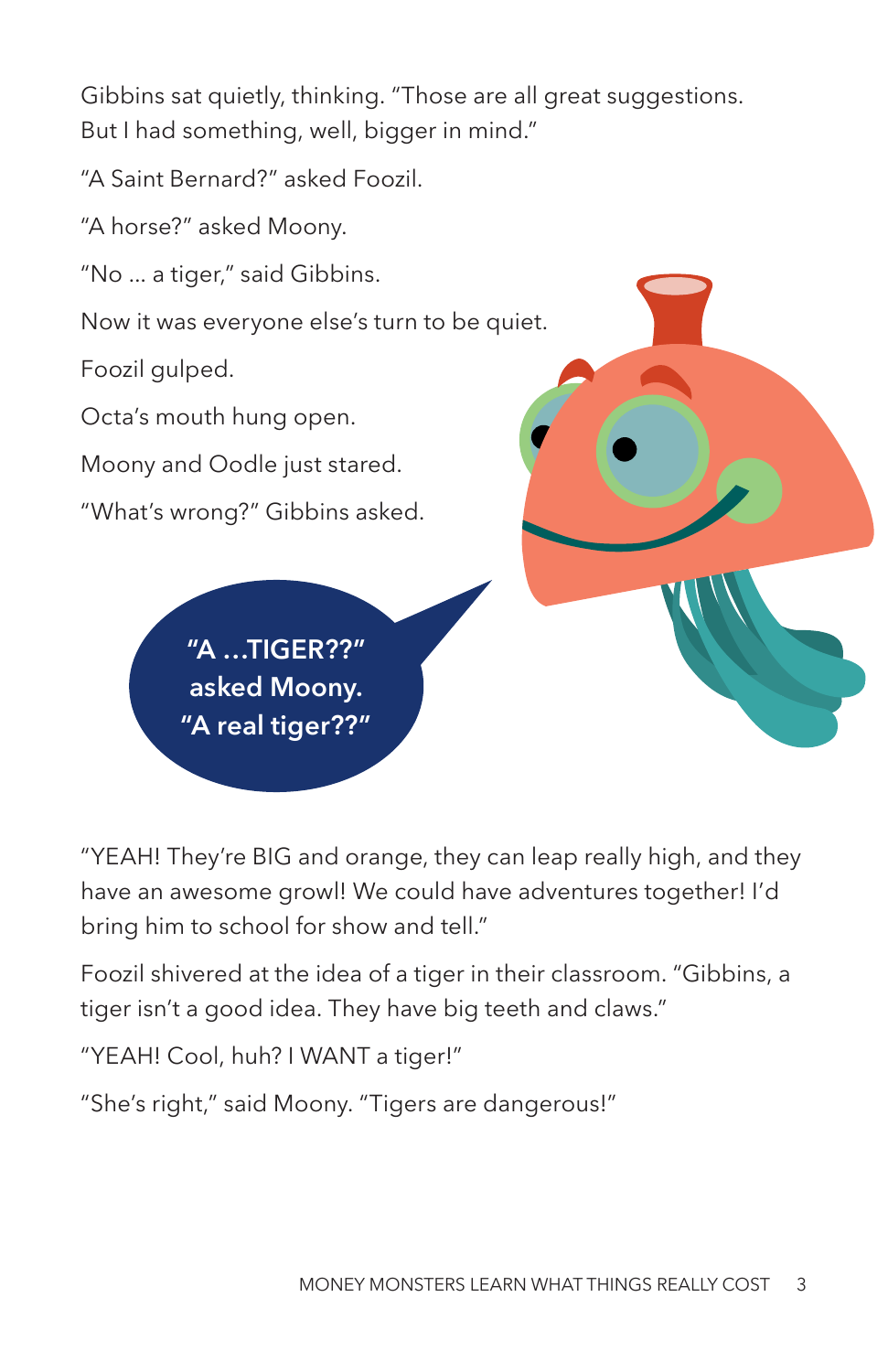#### **"I NEED A TIGER!" yelled Gibbins.**

"Oh, Gibbins, no one needs a pet," said Moony.

"THAT'S NOT TRUE!" said Oodle. "Foozil could not live without me."

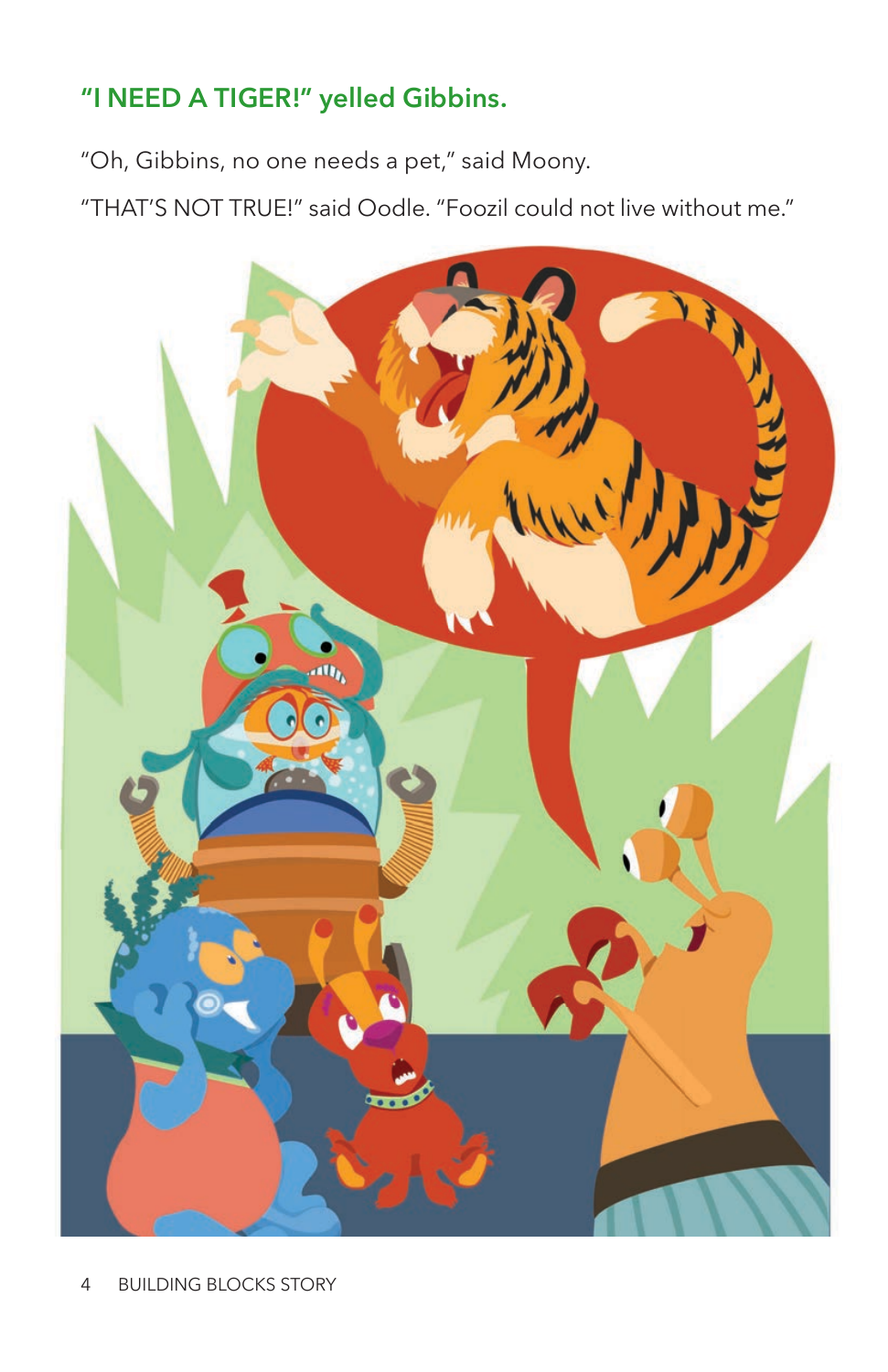"I mean," continued Moony, "No one NEEDS a tiger."

"OF COURSE, I NEED ONE!" shouted Gibbins.

"A need and a want are two different things," said Foozil. "Remember what Ms. Learner said in class?"



"I WANT IT, THEN!" said Gibbins, folding his arms across his chest.

"If you want it, then you need to make sure you have the money and time to take care of it. Have you thought about that?" asked Foozil.

"Uh, no," admitted Gibbins.

"I have an idea," said Foozil. "Each of us could learn about one of these pets."

"What kinds of things would we learn about these pets?" asked Octa.

"Things you want to think about before you buy a pet. Like how much money and time you need to take care of the pet," said Foozil.

"I get it. A pet costs more than what you pay for them. You have to pay for food, for the pet doctor, for toys, too," said Octa.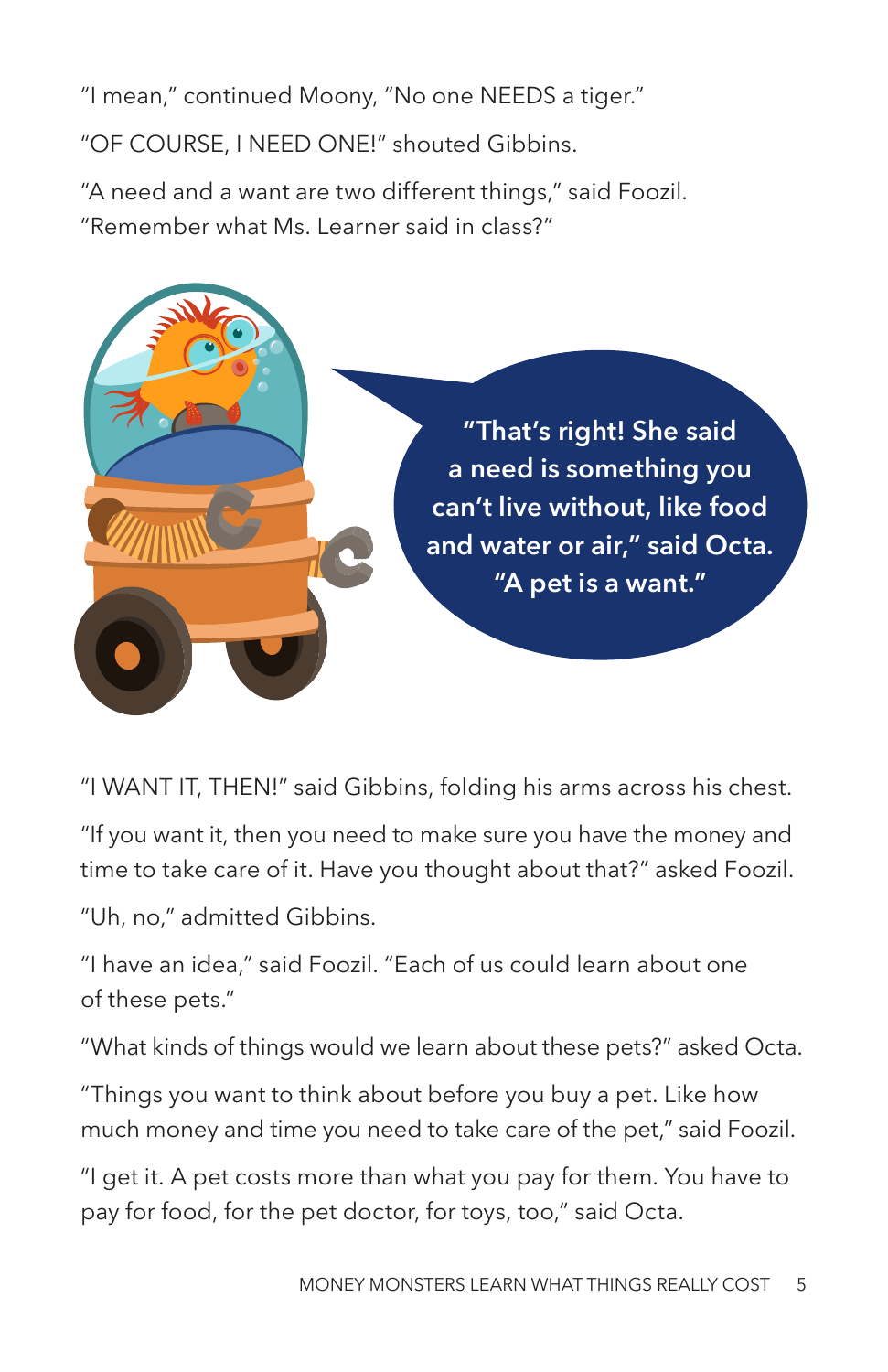"And it takes time to walk a dog or clean a cage," added Oodle. "Foozil and I spent a lot of time walking dogs when she was earning money to save for her Whizbang bike."

#### **"You should also talk to your parents and the rest of your family about what kind of pet they want in their house," said Moony.**

"Okay. Let's study different pets," said Gibbins, glumly. "And I'll talk to my family, too."

His friends breathed a sigh of relief.

#### **"But I'm warning you," added Gibbins, "I'm still going to end up with an orange pet that jumps and leaps and has sharp teeth and claws."**



The next weekend, they all met at the playground to talk about the pets they learned about. Octa went first.

**"A bird costs \$24. A cage can cost \$50 or more. Food and treats cost about \$10 a month. But you have to clean their cage every day, and you need time to play with them."**

"I'll go next," said Foozil. "Oodle and I studied dogs. It can cost about \$500 to get a dog and what they need, like a leash and toys and training classes. Then you need to train them and take them on walks every day."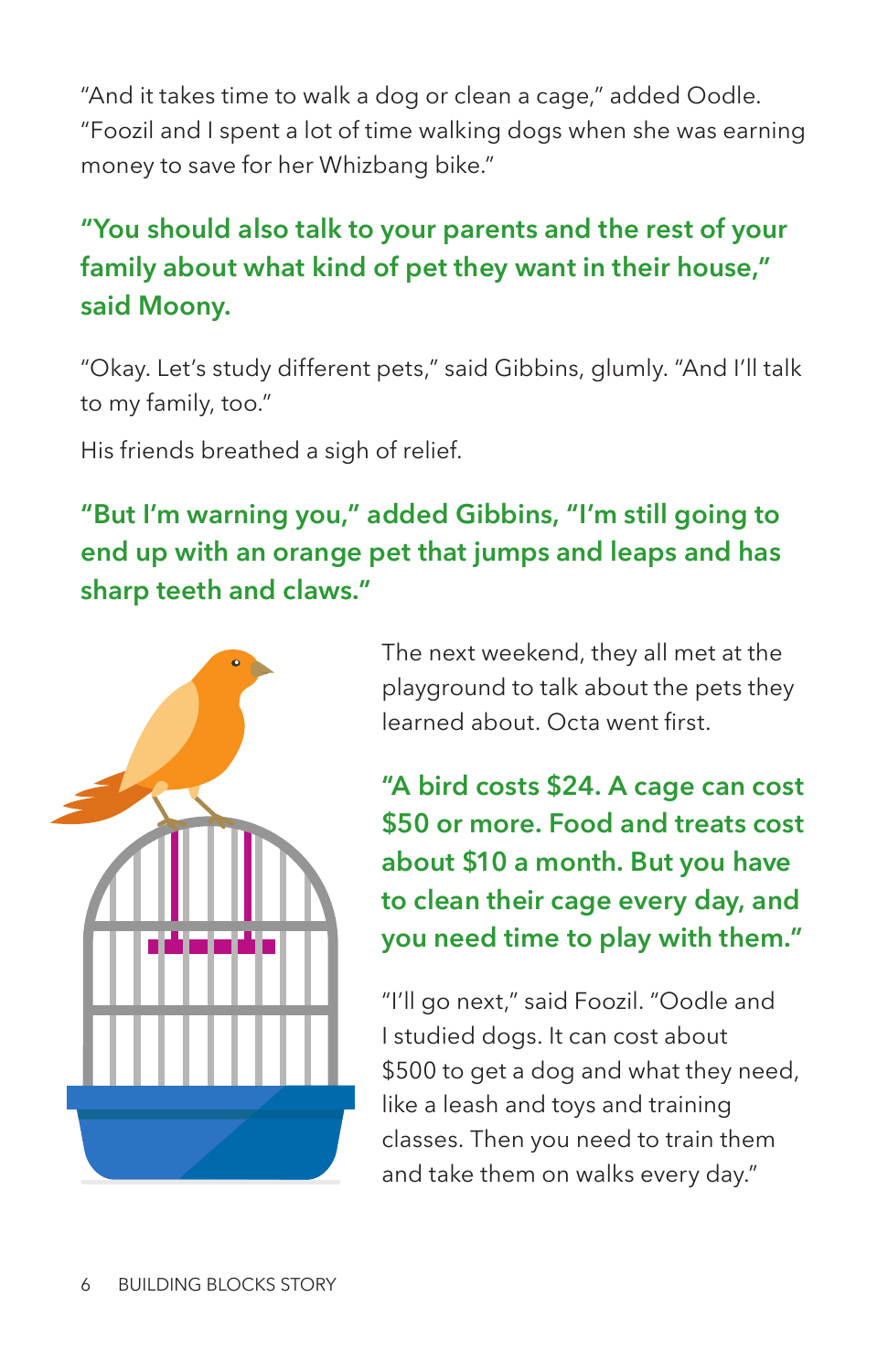"And you need to buy food, too," said Oodle. "A lot of food. We eat a lot." Just then Oodle's stomach growled. Everyone laughed.

"Cats on the other hand," said Moony, "need attention but not as much as dogs. They cost less, about \$150. You'll need food, which is about \$60 a month. You'll also

need a litter box and kitty litter. That costs about \$20. AND you have to clean their litter box all the time — YUCK."

They all turned to look at Gibbins.

When he said nothing, Octa asked, "What about tigers, Gibbins?"



### **Gibbins looked at his shoes. "My parents said I can't have a tiger, but I can get a different pet. We're getting together later today to talk about which type will be best for all of us."**

"You have a lot of other choices! Think about each pet and decide which one you and your family would enjoy the most," said Foozil.

"Okay, but I still want a tiger," complained Gibbins.

A few days later, the Money Monster friends all gathered at Gibbins's house.

"Did you choose a pet?" asked Octa as soon as they got to the front door.

"Yes! I talked with my family about all the time and money each pet would need, and we chose the one that's perfect for us," said Gibbins.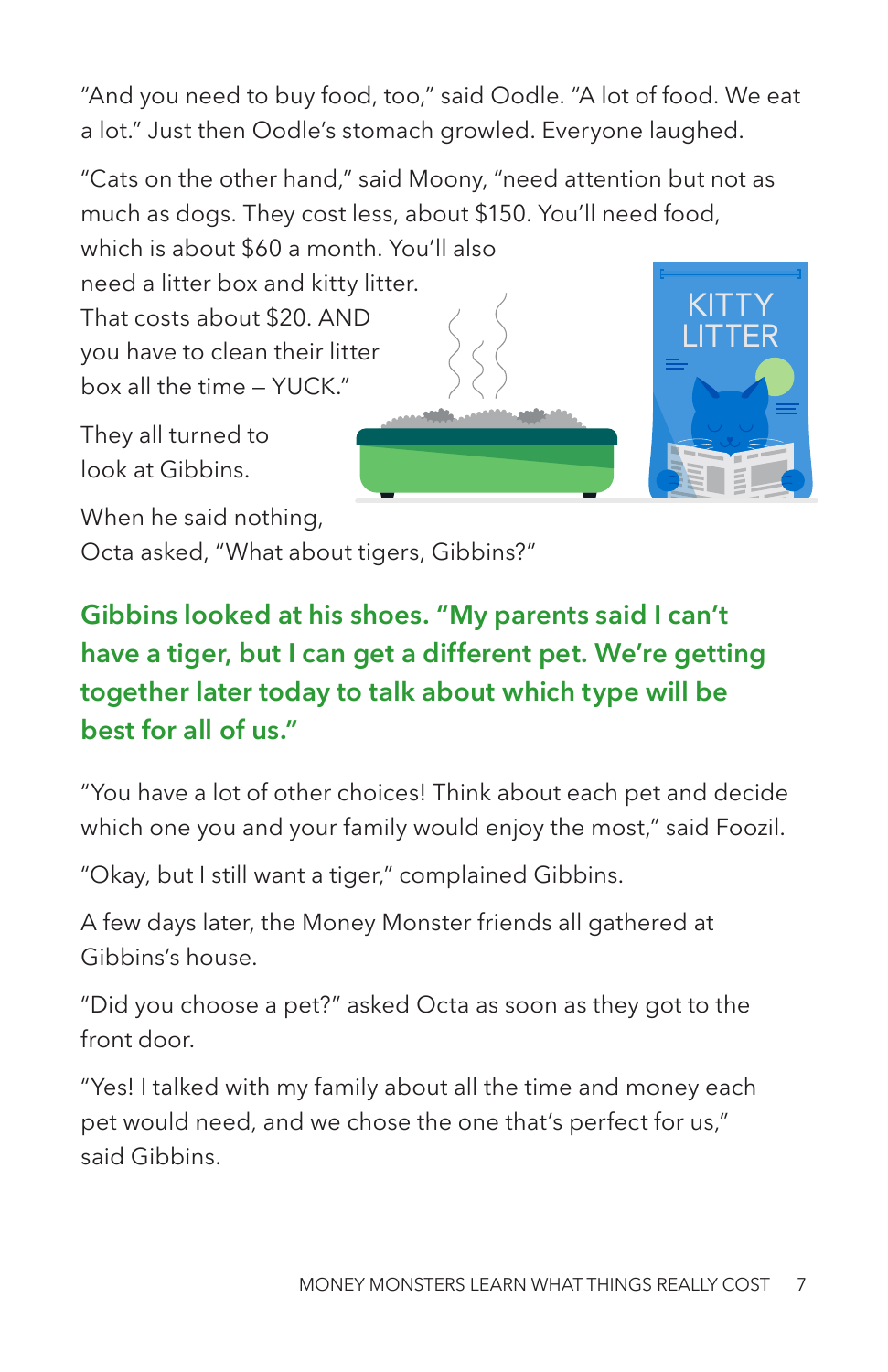Then, he let his friends into the house. There, rolling around in the middle of the living room, was a tiny orange striped kitten.

## **"Oh, it's so cute!" said Moony.** Just then the kitten leaped high in the air, spread her claws out, pounced on a toy mouse, and growled playfully. "Guess what I named her," said Gibbins.

**The Money Monsters friends all looked at each other and at the same time, they said, "TIGER!"**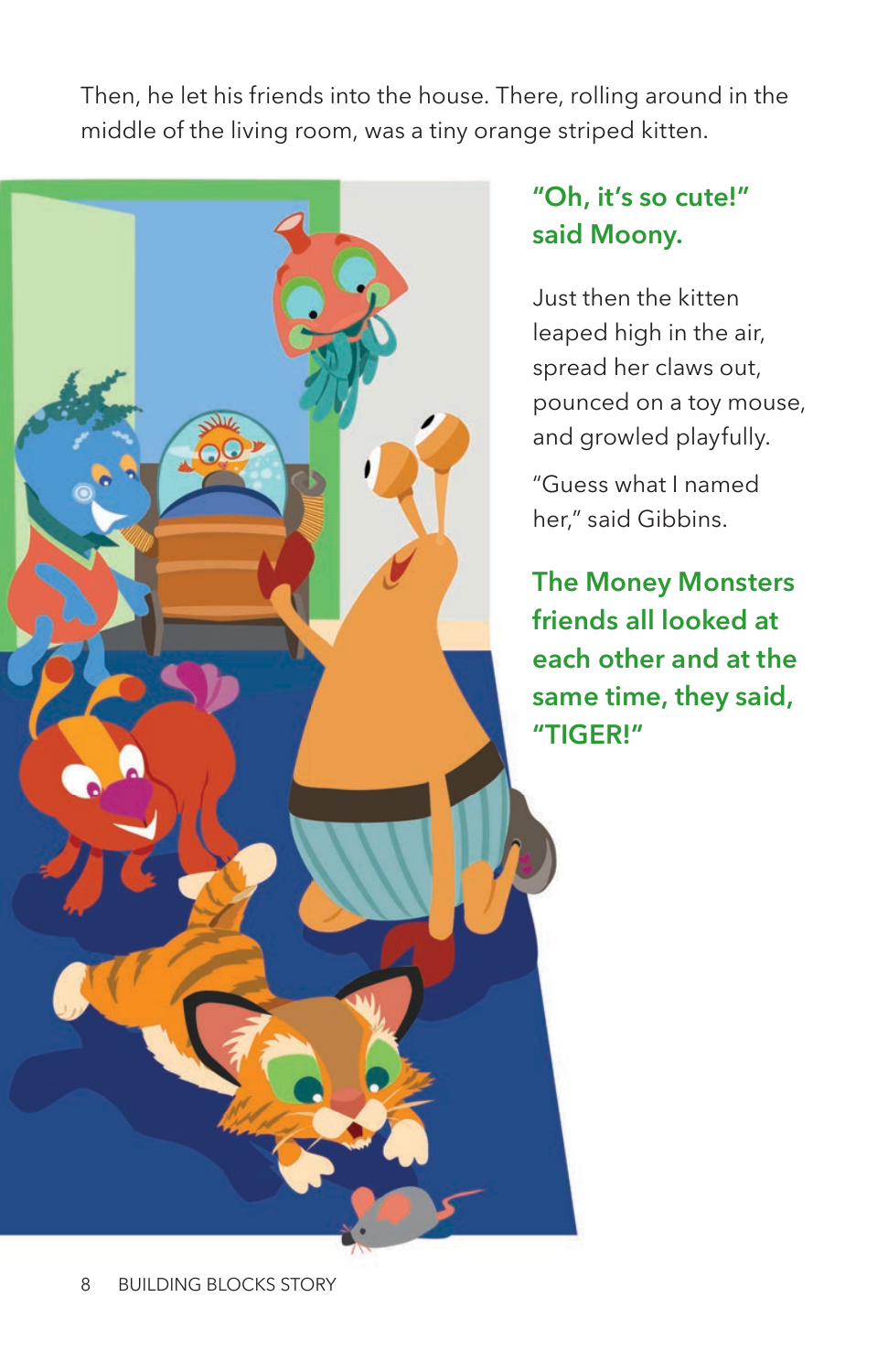